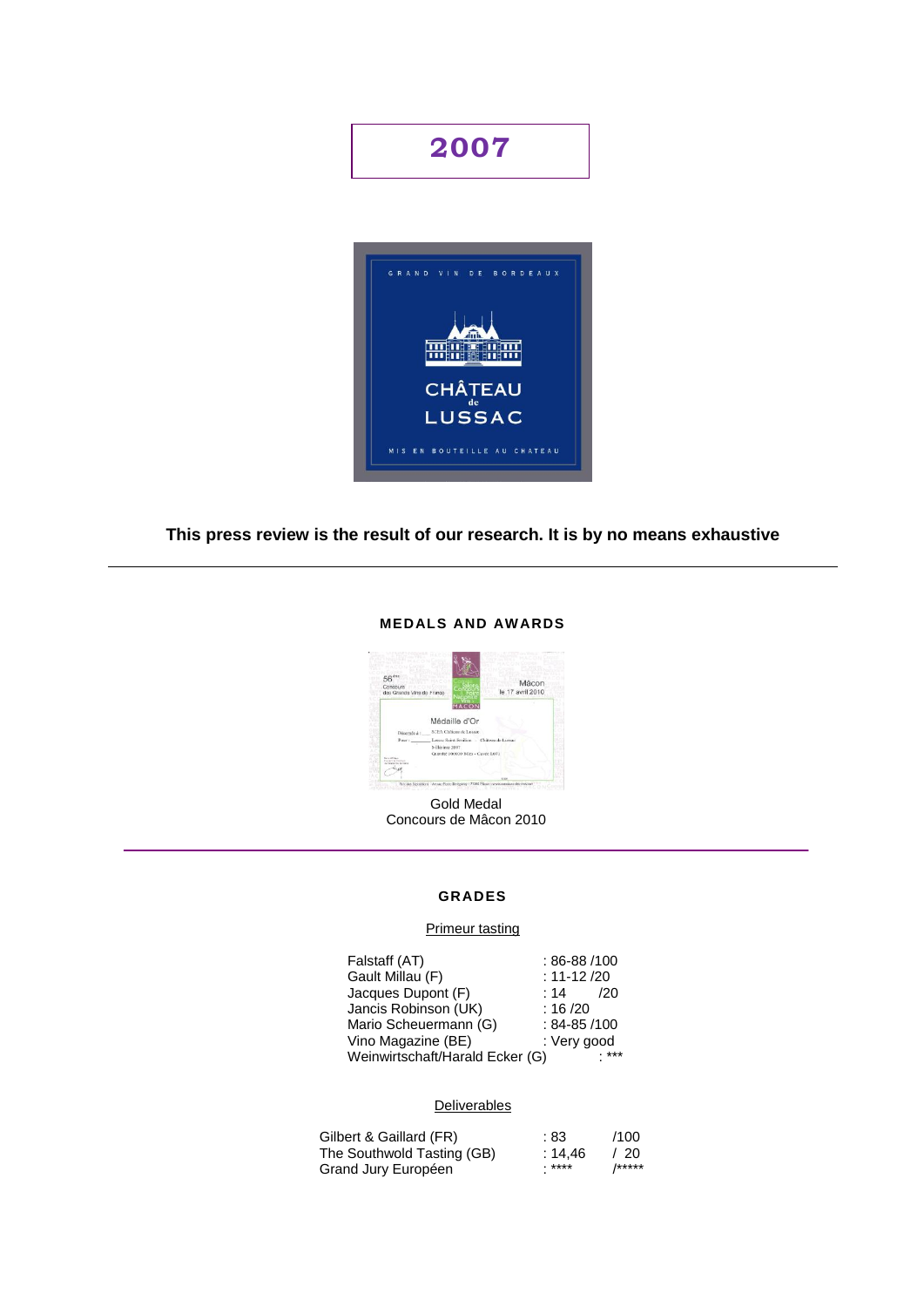

# **PRIMEURS**



# **GAULT MILLAU**

May 2008 (Primeurs)

The color is garnet and the nose is very fresh. In mouth, the wine is all freshness with a good density. It will be necessary to wait. 11-12/20



#### **LE POINT Jacques Dupont**

May2008 (Primeurs)

Black fruits, a little oxidized, round, fat, a little bit heavy, dry in finale, sample to old. 14/20



**Mario Scheuermann** April 2008 (Primeurs)

Dark red ruby. Average but clear and harmonious nose. To the palate, above all, sweet, juicy, average structure, well-balanced, a little bit short. 84 – 85/100

Dunkles rubinrot. Verhaltene Nase, aber klar und harmonisch. Am Gaumen vor allem süss, saftig, mittlere Statur, ausgwogen, etwas kurz im Abgang. 84-85/100



# **Jancis ROBINSON**

April 2008 (Primeurs)

Very deeply coloured. Peppery and just a little leafy on the nose. Fresh and juicy and nicely balanced. 16/20 Drink 2011-16

**DELIVERABLES**



## **LE GUIDE HACHETTE DES VINS 2011**

#### **CH. DE LUSSAC 2007 : 1 étoile**

In 2000, Griet Van Malderen-Laviale and her husband purchase this vineyard of 26ha; they acquire afterward Chateau Vieux Maillet in Pomerol and Chateau Franc Mayne in Saint-Emilion. This first property benefited for 10 years from big investments which regularly bear fruit. Evidenced in this 2007: the bouquet is a combination of kirsch and roasted coffee notes. The roundness of the attack gives way to the firm and powerful tannins that extends to a warm finish. We shall wait at least two years before serving this wine with a grilled steak..



# **GUIDE GILBERT & GAILLARD 2011**

#### **CHÂTEAU DE LUSSAC 2007 : 83/100**

Very dark, purplish robe. Oaky nose, with marking roasted flavours. On the palate, a wine where the wood has completely taken power, the fruit is on a second level. Yet a style that has its fans.

#### **THE SOUTHWOLD TASTING**

Tasting organized by Bill Blatch in January 2010

We noticed a fruitiness very Merlot full-blown and "direct", of a tone "extremely red berry", on an "easy" structure, ending without tannic tear, probably thanks to the impression of alcohol. **14,46**.